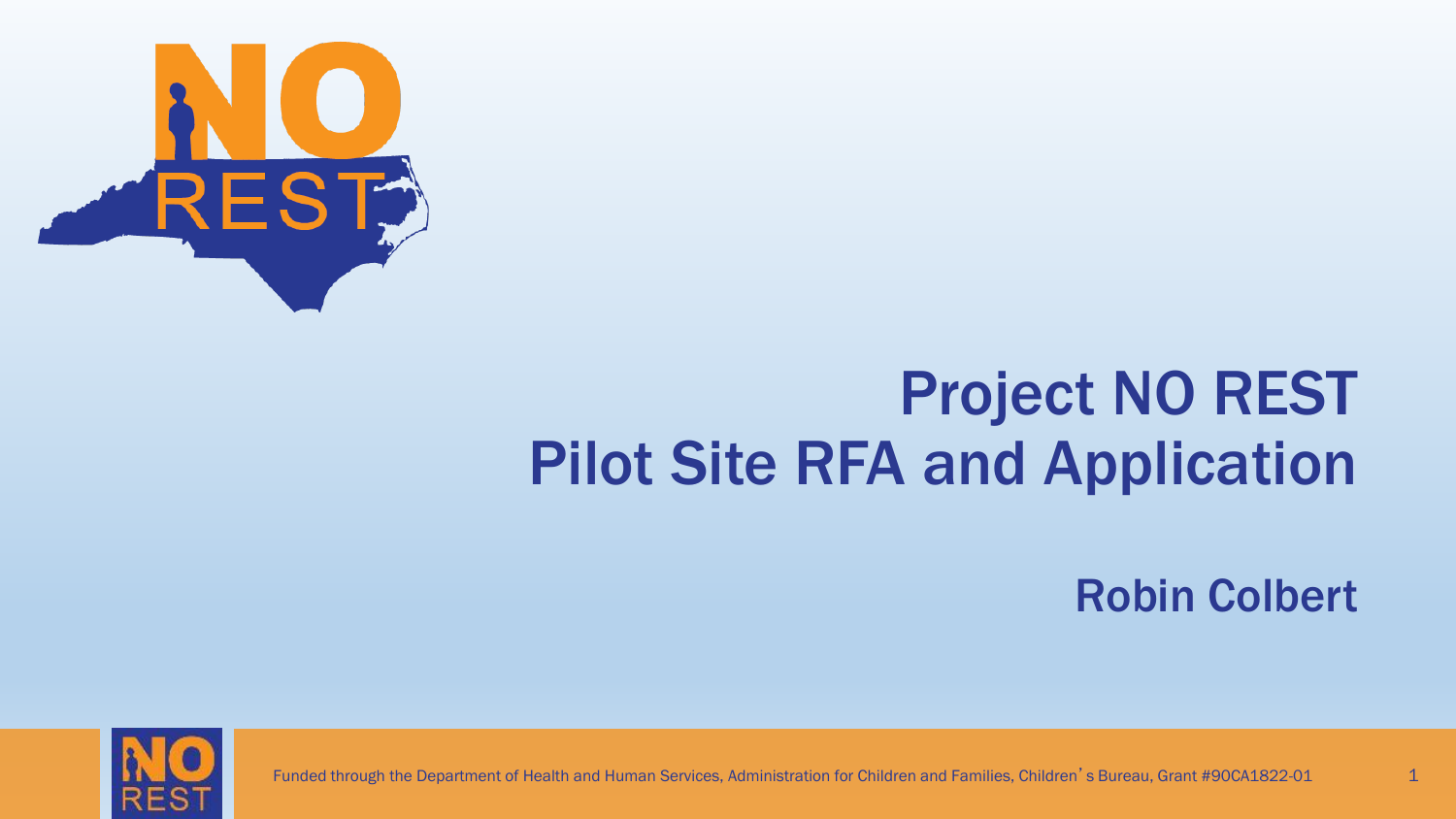### **Overview**

- 3-5 pilot sites
	- Exact number of sites to be determined during review process
- Project NO REST will provide training and technical assistance
- Both sex and labor trafficking
- Potential funding: \$100,000 per site per year (\$200,000 total per site)
	- Funding through Governor's Crime Commission
	- VAWA (Violence Against Women Act) and VOCA (Victims of Crime Act) funding

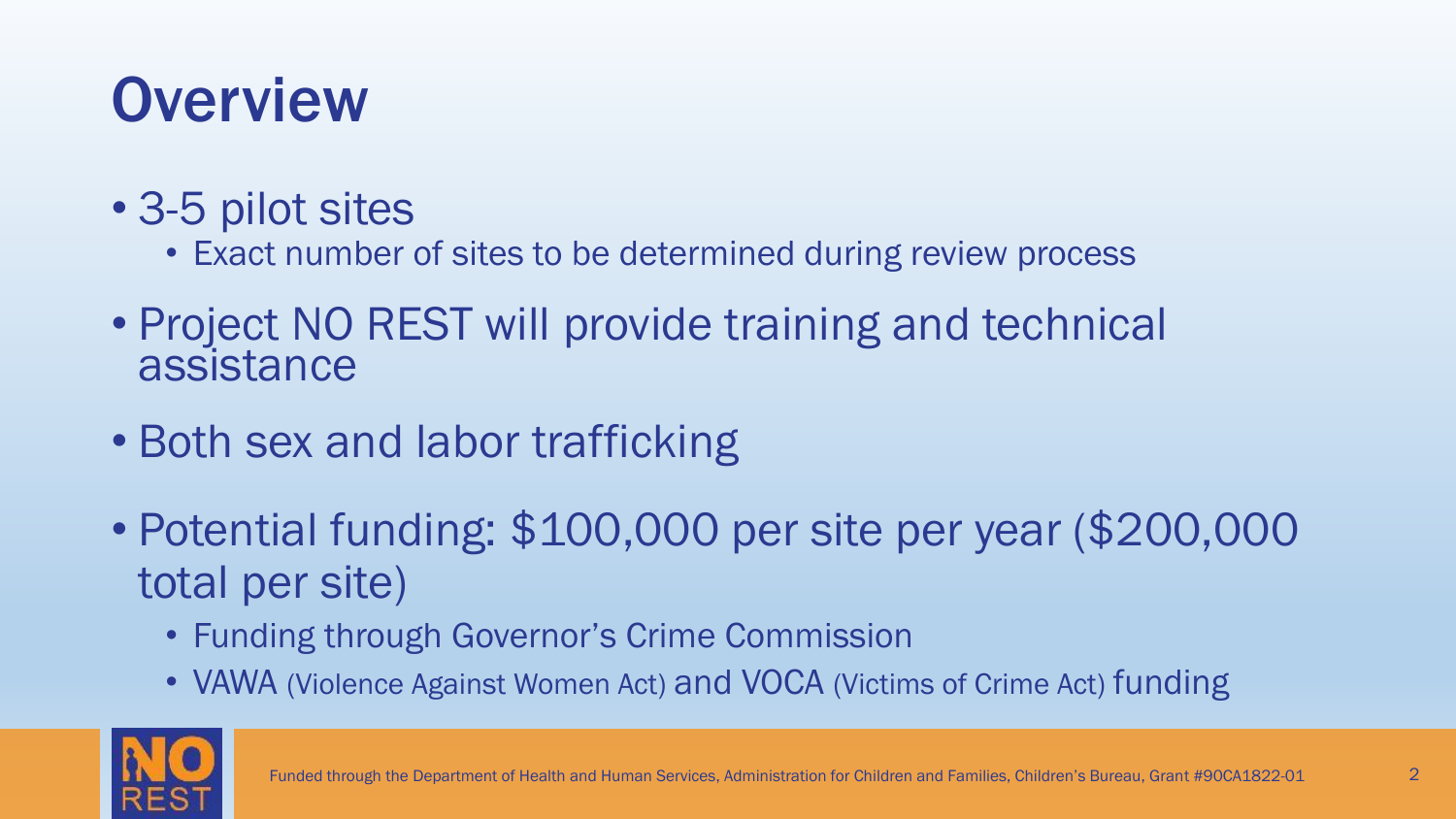### Who should apply

- We're recruiting all types of communities
	- Small, medium, large counties
	- Rural and urban
	- Communities with efforts already in place, and those just getting started
- Community = a county or group of counties
	- No smaller than a county
	- Could be judicial district or MCO (managed care organization) catchment area

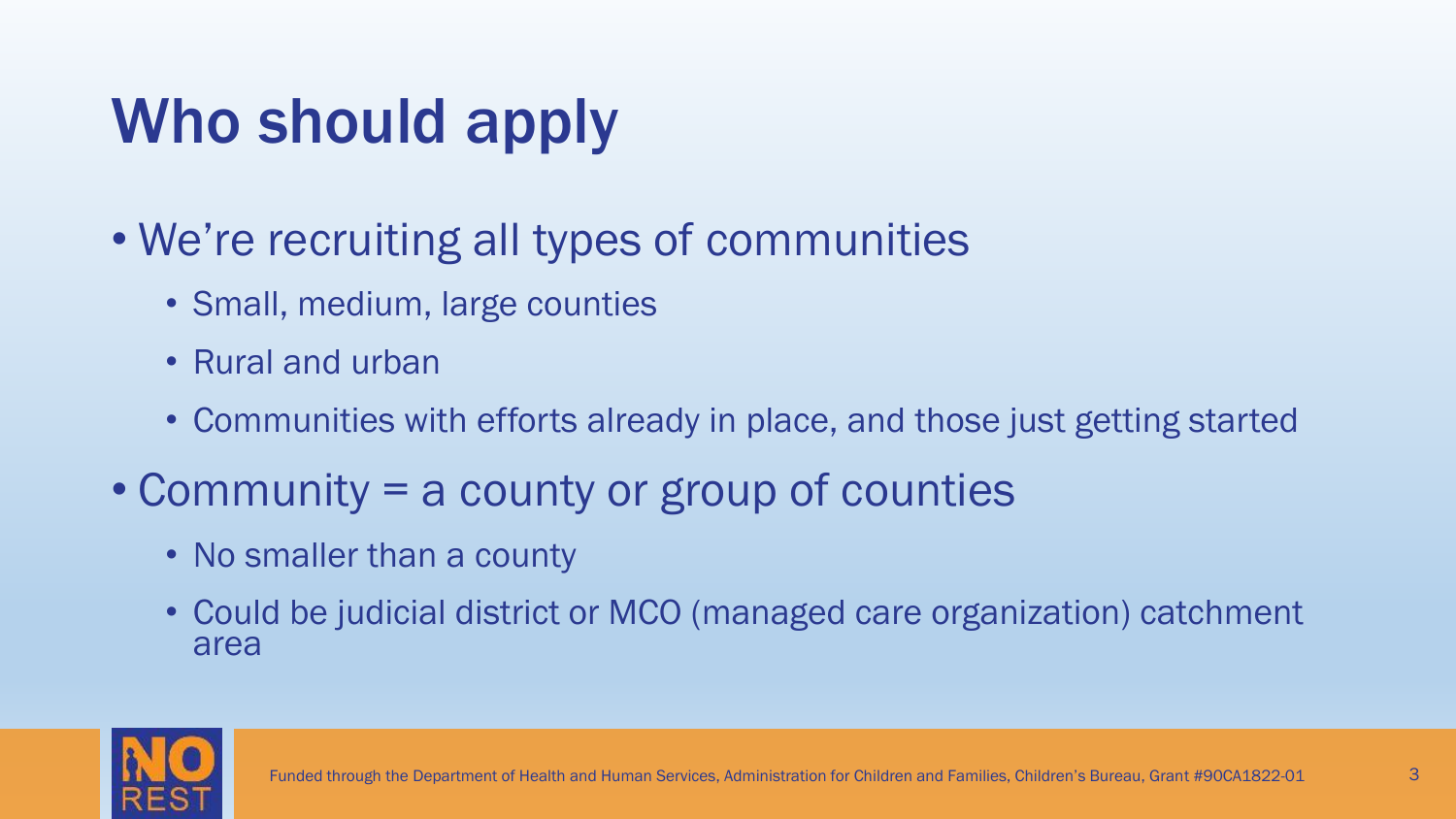### Project NO REST: Mission and Goals

• NO REST = North Carolina Organizing and Responding to the Exploitation and Sexual Trafficking of Children

### • Goals:

- Increase awareness of human trafficking affecting children and youth involved in the child welfare system in NC
- Reduce the number of these youth who are trafficked
- Improve outcomes for those who are trafficked

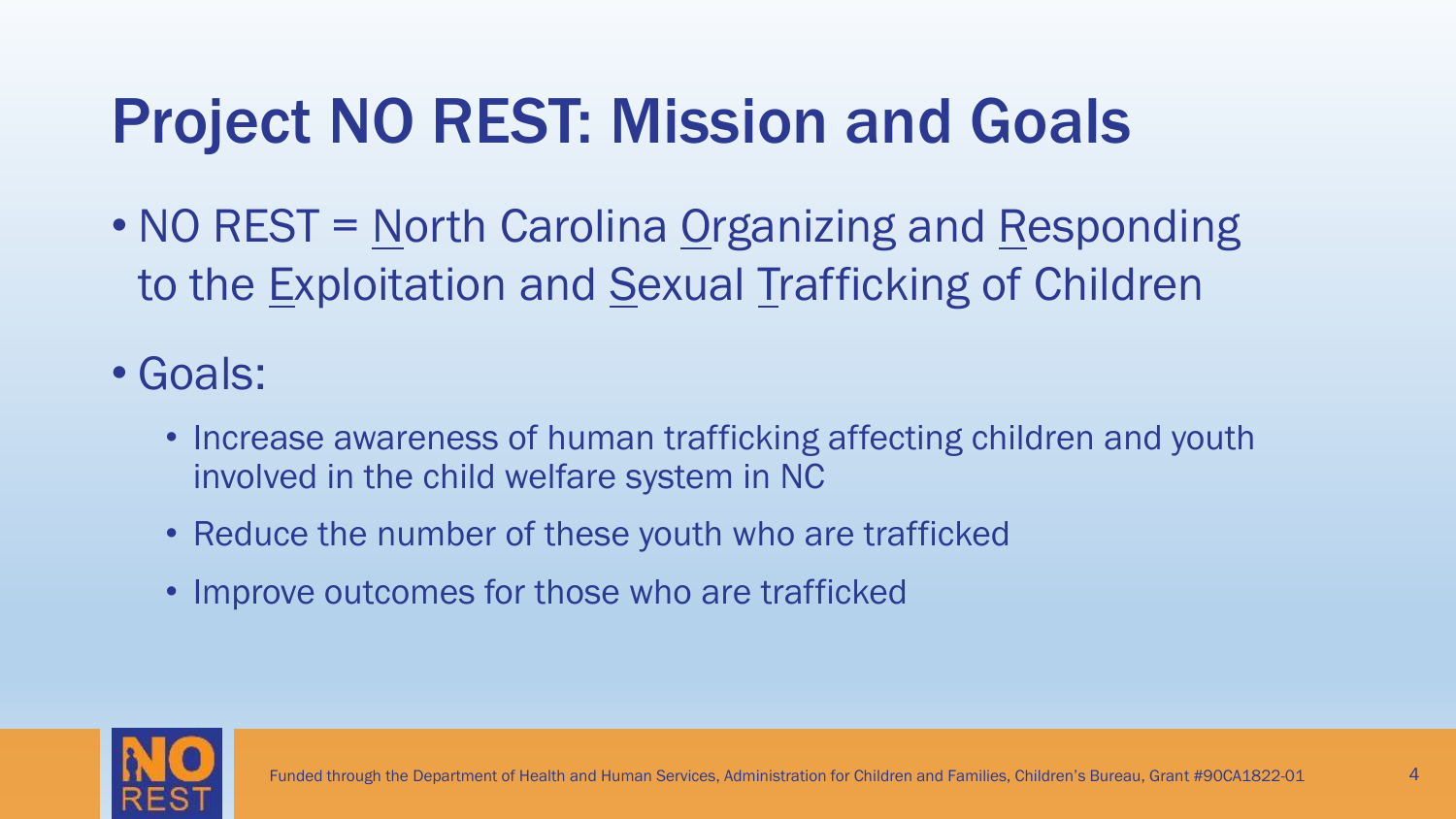### Project NO REST: Accomplishing our Goals

### •Collaboration:

- Bringing together government agencies, organizations, and stakeholders to develop a comprehensive and coordinated plan to address human trafficking affecting children and youth ages 25 and under, especially child welfare-involved youth
- By bringing these groups and individuals together, we will strengthen the state's infrastructure for dealing with human trafficking issues

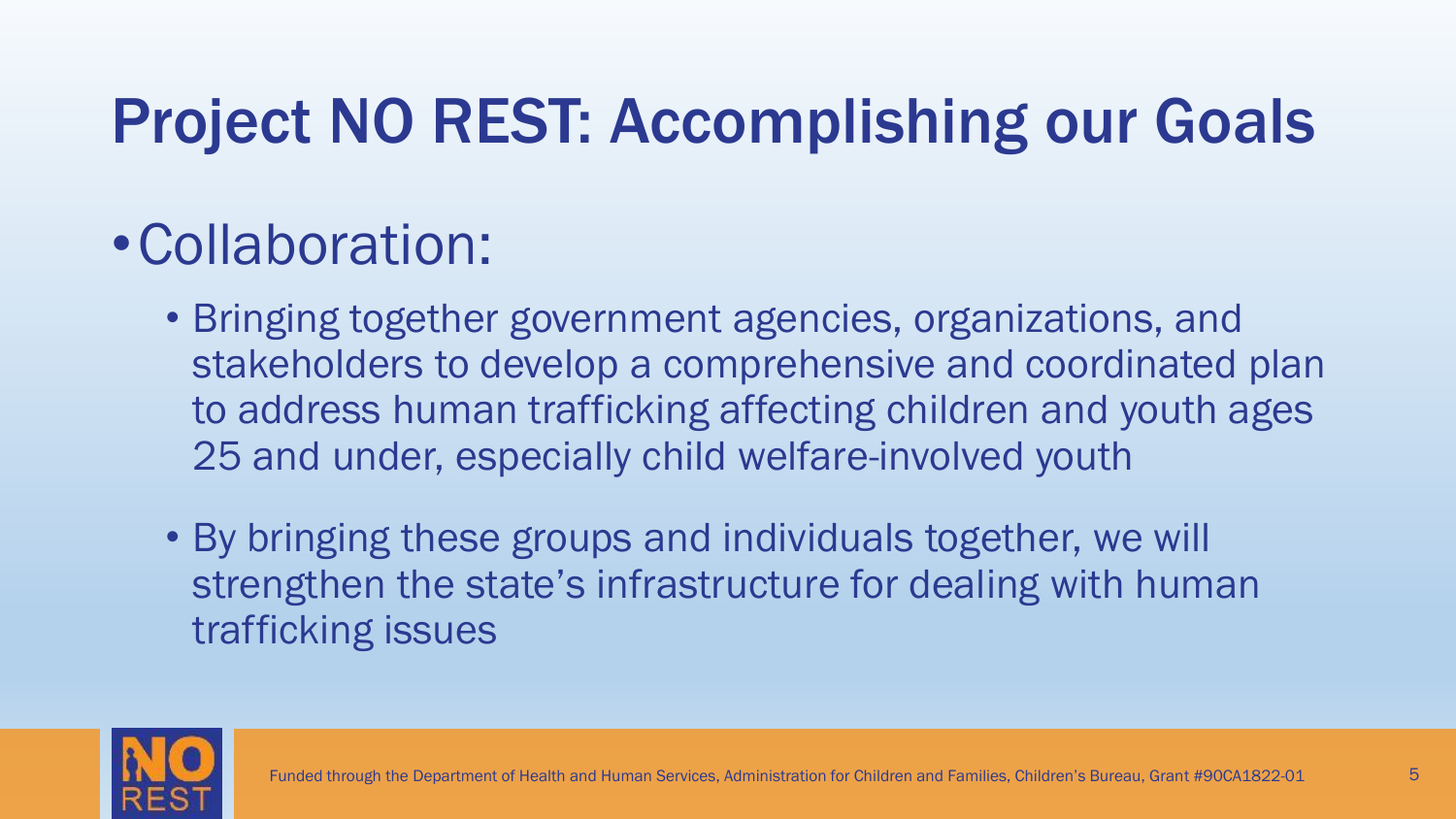### Areas of work

- Prevention
- Youth engagement and outreach
- Screening and intake
- Services and practices
	- Trauma-informed
	- Evidence-based
- •Data and evaluation

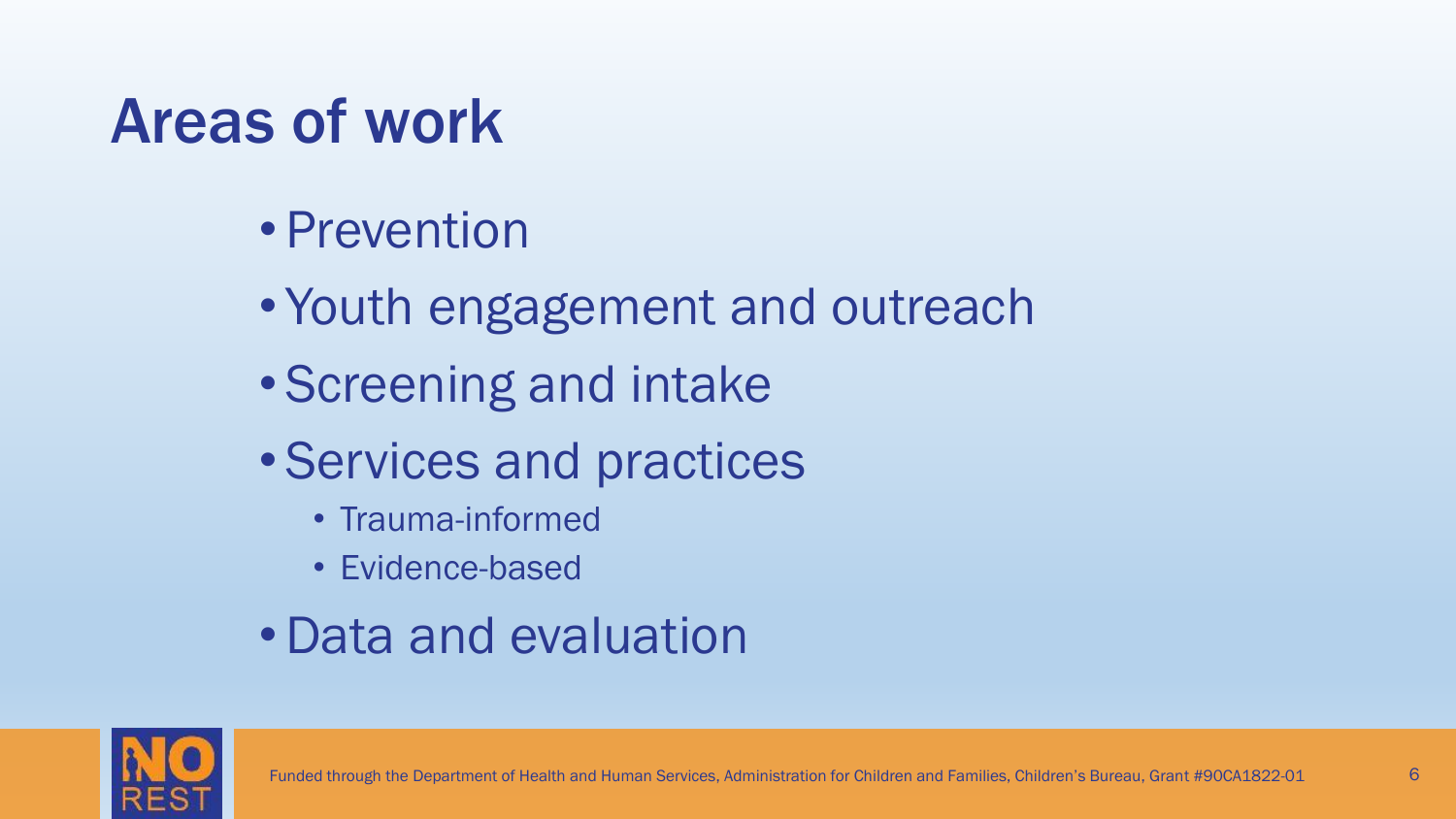### Expectations of pilot sites

- Data collection
	- Enter client info into study database
	- Use standardized tools provided by PNR
	- Keep track of implementation activities
- Adhere to funding requirements (if applicable)
- Participate in training and education learning opportunities
- PNR Project Team will help!

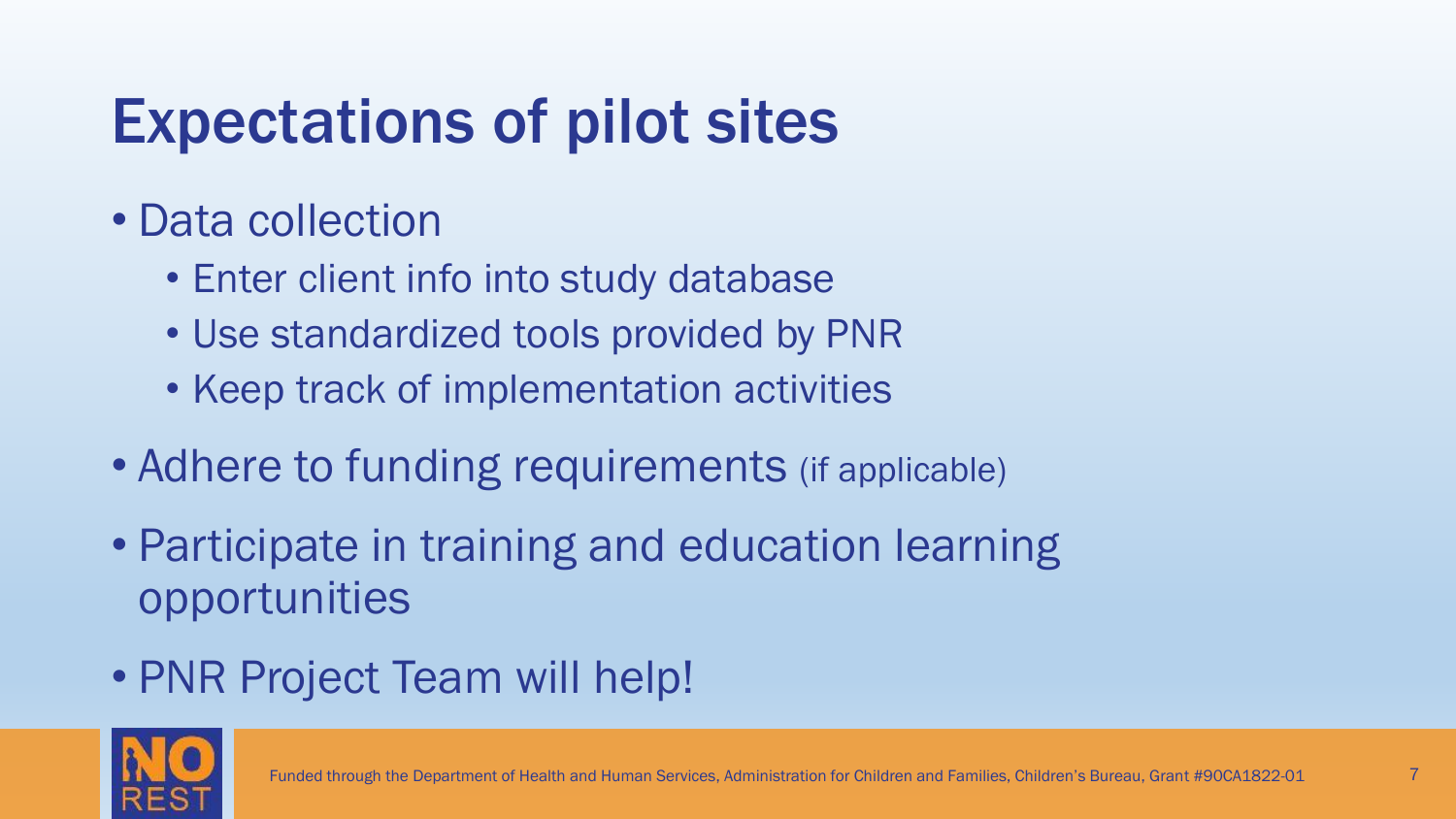

# Questions?



Funded through the Department of Health and Human Services, Administration for Children and Families, Children's Bureau, Grant #90CA1822-01 8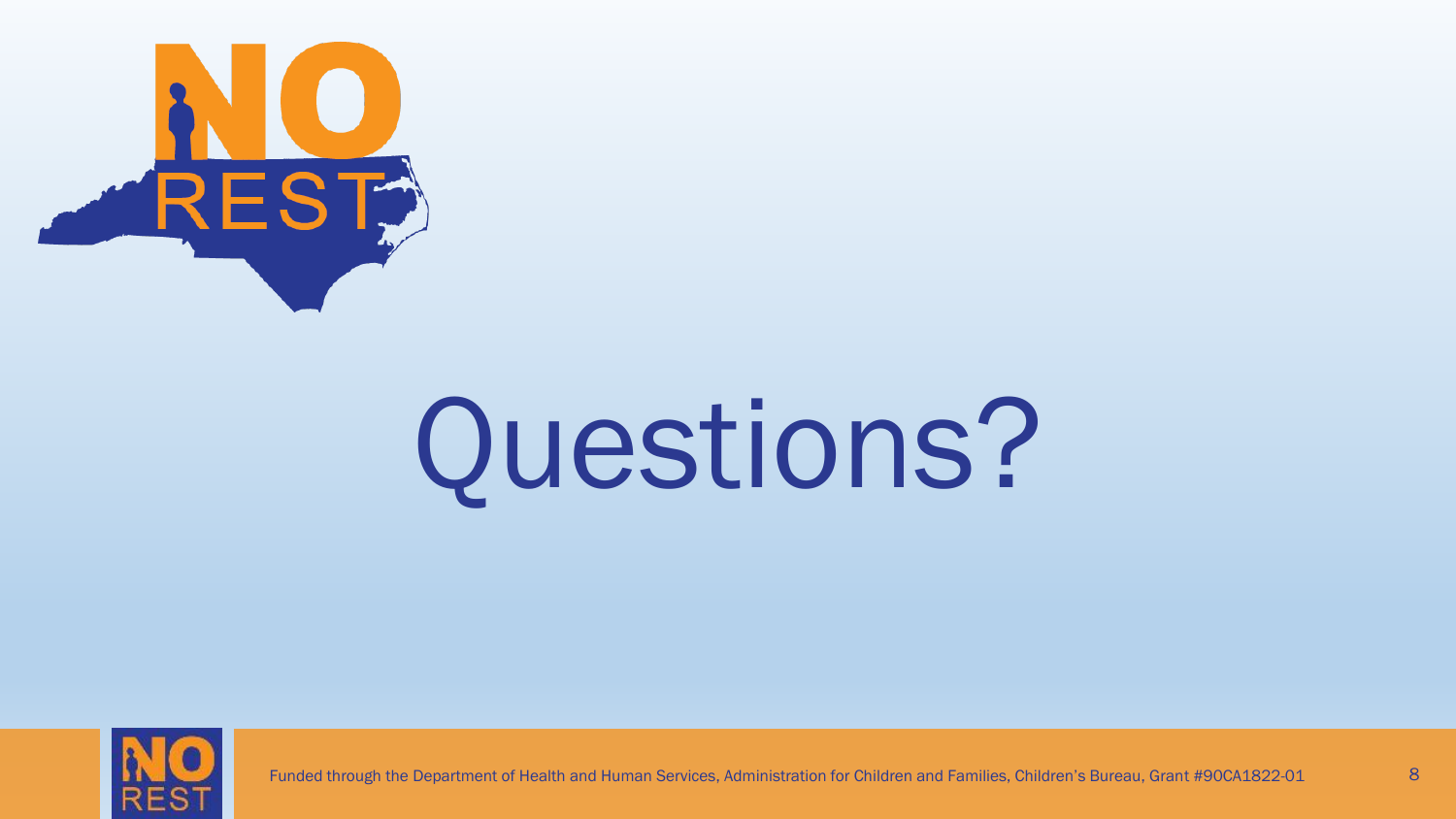## Application Components

- Application form
- Cover letter
	- 7 pp. max
- Letters of support
	- Mandatory letters from local DSS, local law enforcement, local anti-human trafficking organization (if exists)
	- No more than 6
	- To be replaced with MOUs (memoranda of understanding)

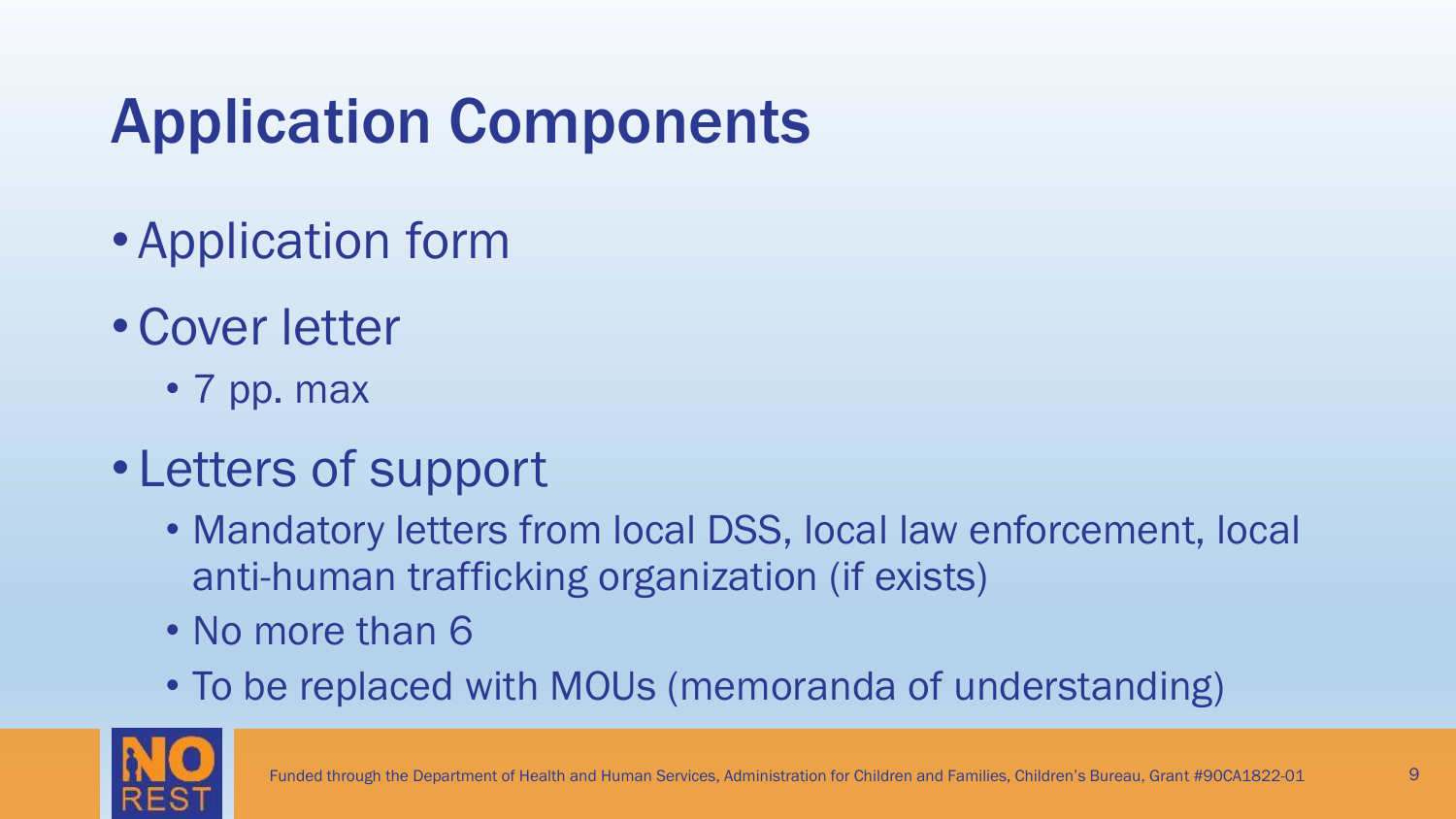

• See PNR website for application: <http://projectnorest.web.unc.edu/>

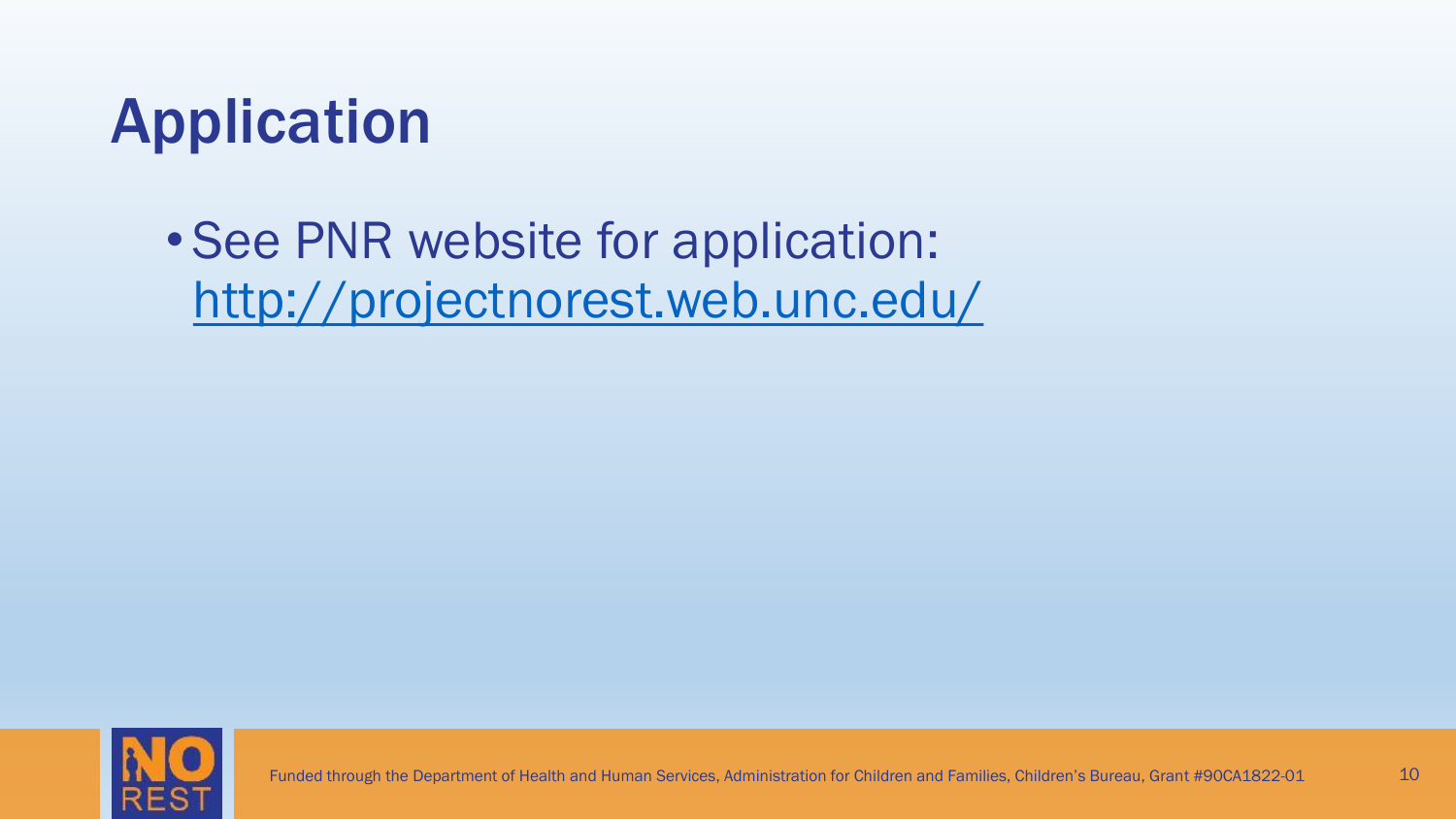|                                                                                                       | Prevention (https://app.box.com/s/t2ez4hun8jg0ic6sf6vyfjgfgbqztmsw)                                                        |
|-------------------------------------------------------------------------------------------------------|----------------------------------------------------------------------------------------------------------------------------|
| <b>Project NO REST</b><br><b>Pilot Site Application</b>                                               | Past Activities: Click here to enter text.                                                                                 |
|                                                                                                       | Current Activities: Click here to enter text.                                                                              |
| Lead Agency: Click here to enter text.                                                                | Proposed Activities: Click here to enter text.                                                                             |
| Address: Click here to enter text.                                                                    |                                                                                                                            |
| <b>Community Organization Name:</b> Click here to enter text.                                         | Youth Engagement and Outreach<br>+ (https://app.box.com/s/1dwqzxya3lk5qxpku4vd7fm0ivt5xw24)                                |
| Counties Involved with this Effort: Click here to enter text.                                         | Past Activities: Click here to enter text.                                                                                 |
| Agencies Involved with your effort:                                                                   |                                                                                                                            |
| □ County Department of Social Services<br>□ Organizations Providing Services to Trafficking Survivors | Current Activities: Click here to enter text.                                                                              |
| □ Sheriff's Department                                                                                |                                                                                                                            |
| □ City Police Agencies                                                                                | Proposed Activities: Click here to enter text.                                                                             |
| □ Other Law Enforcement Agencies                                                                      |                                                                                                                            |
| D District Attorney                                                                                   |                                                                                                                            |
| $\Box$ Judiciary                                                                                      | Screening and Intake (https://app.box.com/s/m8odudfpt30y73ic42bu125qch446rot)<br>Past Activities: Oick here to enter text. |
| □ U.S Attorney                                                                                        |                                                                                                                            |
| Child Advocacy Center                                                                                 |                                                                                                                            |
| □ Juvenile Justice Officials                                                                          | Current Activities: Click here to enter text.                                                                              |
| □ Juvenile Crime Prevention Council                                                                   |                                                                                                                            |
| □ County Health Department                                                                            |                                                                                                                            |
| □ Local School Officials                                                                              | Proposed Activities: Click here to enter text.                                                                             |
| □ Local anti-trafficking group                                                                        |                                                                                                                            |
| □ Rapid Response Team                                                                                 |                                                                                                                            |
| □ Local Domestic Violence/Sexual Assault Agency                                                       | Services and Practices (https://app.box.com/s/s7wh9xdy83i1iwr6dswznacq469wxe1i)                                            |
| D Legal Aid                                                                                           | Past Activities: Click here to enter text.                                                                                 |
| <b>D</b> Local Hospital                                                                               |                                                                                                                            |
| <b>D</b> Local Medical Society                                                                        | Current Activities: Click here to enter text.                                                                              |
| Other Local Health Care Providers                                                                     |                                                                                                                            |
| □ Local Behavioral Health Managed Care Organization                                                   |                                                                                                                            |
| □ Faith Based Organizations                                                                           | Proposed Activities: Click here to enter text.                                                                             |
| □ Other Organizations (Click here to enter text.)                                                     |                                                                                                                            |
|                                                                                                       |                                                                                                                            |

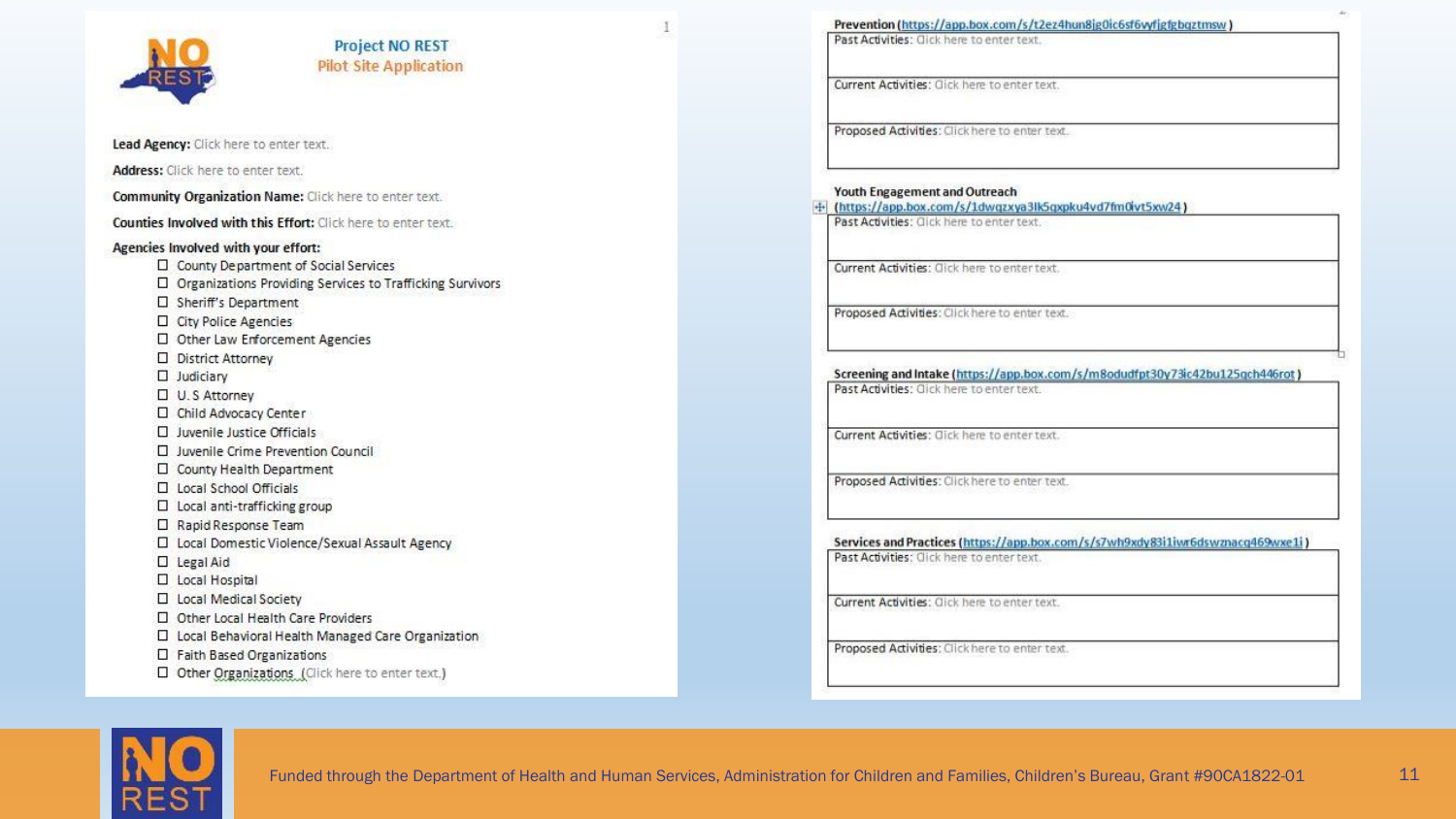#### <sup>+</sup> Data and Evaluation (https://app.box.com/s/0gip83b3wim36oeu9xydf7ukamkfsy8z)

Past Activities: Click here to enter text.

Current Activities: Click here to enter text.

Proposed Activities: Click here to enter text.

#### How do you currently provide services or propose services to youth ages 18-25?

Click here to enter text.

#### How do you currently provide services or propose services to youth outside the child welfare system?

Click here to enter text.

#### How do you currently provide services or propose services to males who have been trafficked?

Click here to enter text.

#### Do you plan to provide services to youth who have been labor trafficked? How?

Click here to enter text.

#### Describe your organization is currently funded:

Click here to enter text.

#### Describe your plans for sustaining your anti-trafficking efforts in your community:

Click here to enter text.

#### Describe how your site will meet the data collection needs of Project NO REST

Click here to enter text.

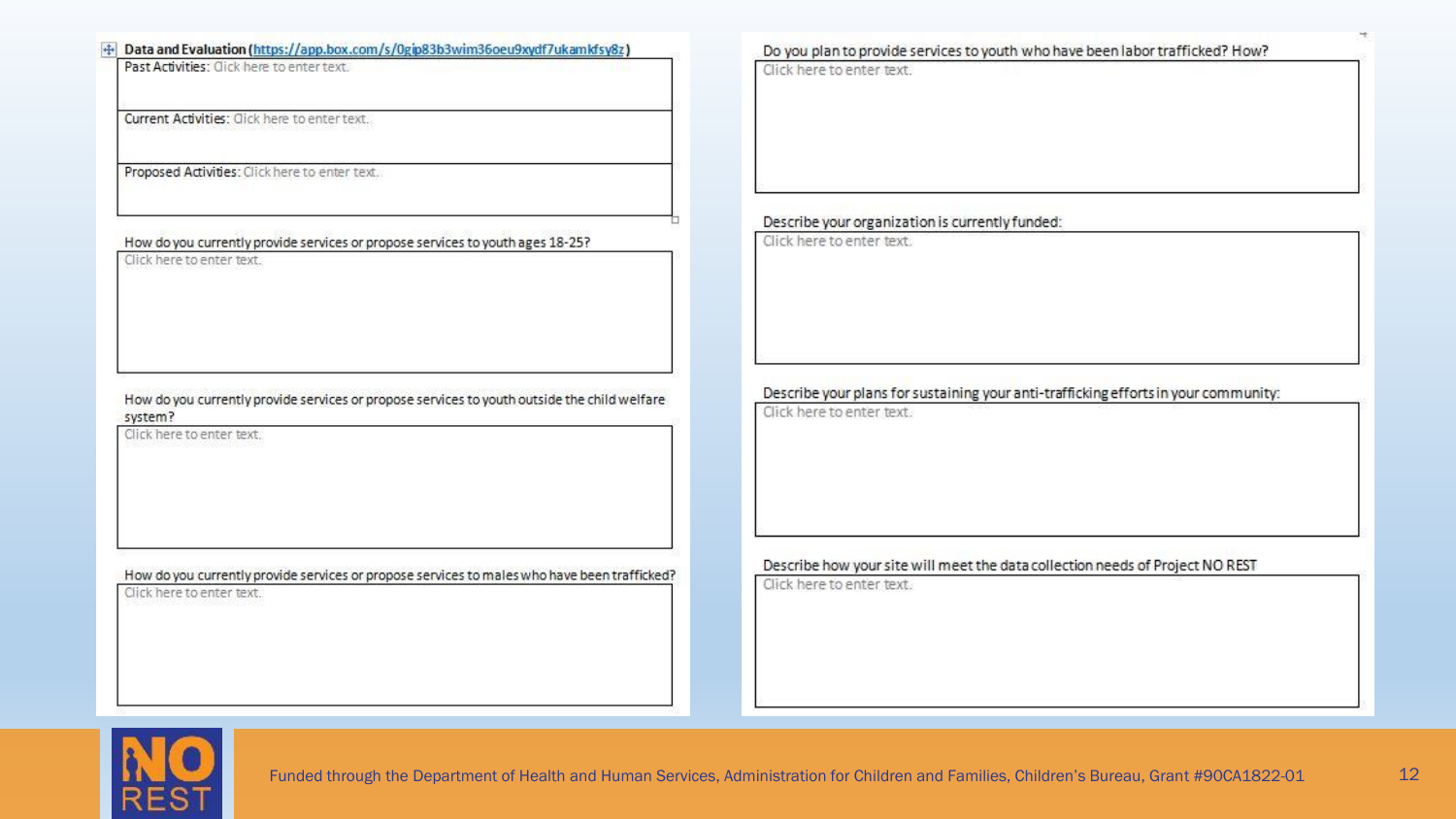### Submission process

- Email questions & applications to [dfduncan@email.unc.edu](mailto:dfduncan@email.unc.edu)
- Application, cover letter, supporting materials should be sent as email attachments
- •Deadline: June 17 at midnight

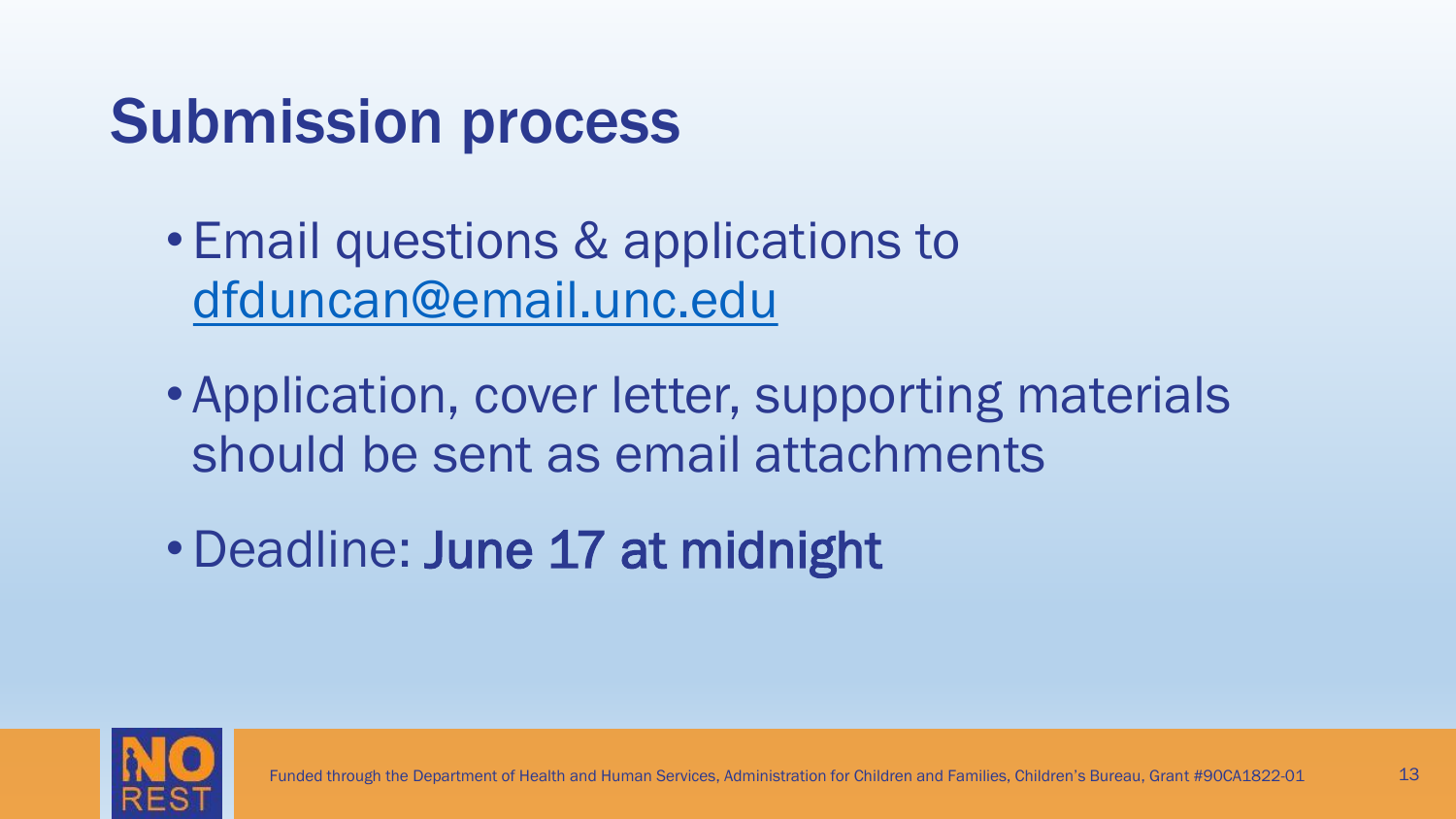### Review process

- •Review workgroup: Selected Project Team, Steering Committee members
	- Will adhere to UNC Conflict-of-Interest Policy
- •Onsite interviews with finalists
- Notification of selection by July 22